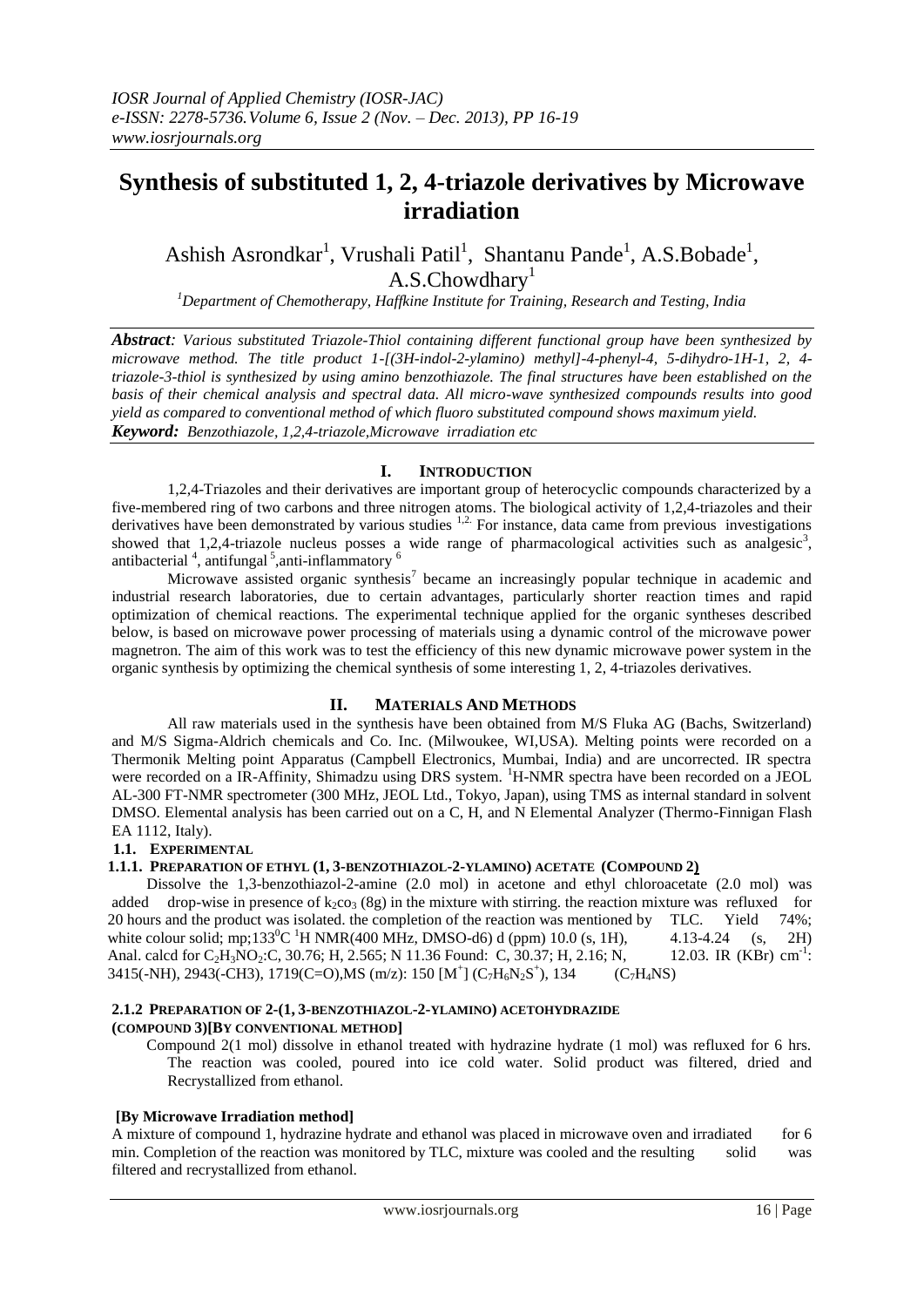Yield 62%; white colour solid; mp;188 $^{\circ}$ C

<sup>1</sup>H NMR(400 MHz, DMSO-d6) d (ppm) 6.98-7.65 (m, 5H Ar-H), 10.35 (s, 1H) Anal. calcd for  $C_{10}H_6O_3$ :C, 68.96; H, 3..44; Found: C, 67.37; H, 2.16

IR (KBr) cm<sup>-1</sup>: 1645(C-O-C), 2953(-CH3), 1720(C=O)

MS (m/z): 236 [M<sup>+</sup>] (C<sub>11</sub>H<sub>12</sub>N<sub>2</sub>O<sub>2</sub>S<sup>+</sup>), 207 (C<sub>9</sub>H<sub>7</sub>N<sub>2</sub>O<sub>2</sub>S)163 (C<sub>8</sub>H<sub>7</sub>N<sub>2</sub>S), 149 (C<sub>7</sub>H<sub>5</sub>N<sub>2</sub>S), 134 (C<sub>7</sub>H<sub>4</sub>NS)

## **2.1.3 PREPARATION OF 4-[(1, 3-BENZOTHIAZOL-2-YLAMINO) METHYL]-4, 5-DIHYDRO-1, 3, 4-OXADIAZOLE-2- THIOL (COMPOUND 4)**

Salt formation of compound 2 (1 mol) was prepared by using by alcohol in presence of KOH (1 mol) and refluxed for 1 hr on water bath. The solution of carbon disulphide in alcohol was added drop wise. Reaction mixture was refluxed till evolution of  $H_2S$  gas ceases. Resulted product recrystallized from ethanol. Yield 69%; white colour solid; mp;216<sup>0</sup>C

<sup>1</sup>H NMR(400 MHz, DMSO-d6) d (ppm) 6.45-7.65 (m, 5H Ar-H), 10.35 (s, 1H),2.34 (s, 3H) Anal. calcd for  $C_{11}H_8O_3$ :C, 70.25; H, 4.25; Found: C, 69.37; H, 4.16

IR (KBr) cm-1 : 1615(C-O-C), 2943(-CH3), 1745(C=O)

MS (m/z): 266 [M<sup>+</sup>] (C<sub>10</sub>H<sub>10</sub>N<sub>4</sub>OS<sub>2</sub><sup>+</sup>), 233 (C<sub>10</sub>H<sub>9</sub>N<sub>4</sub>OS), 163 (C<sub>8</sub>H<sub>7</sub>N<sub>2</sub>S), 149 (C<sub>7</sub>H<sub>5</sub>N<sub>2</sub>S), 134 (C<sub>7</sub>H<sub>4</sub>NS).

#### **2.1.4 Preparation of 1-[(3***H***-indol-2-ylamino) methyl]-4-phenyl-4, 5-dihydro-1***H***-1, 2, 4-triazole-3-thiol (Compound 5a-f)**

The mixture of compound 3 & substituted aniline was dissolve in ethanol. The resulted mix was refluxed for 8 hrs. Final product was recrystallized from ethanol.

#### **2.1.4.1 Preparation of 1-[(3***H***-indol-2-ylamino) methyl]-4-phenyl-4, 5-dihydro-1***H***-1, 2, 4-triazole- 3 thiol (5a)**

<sup>1</sup>H NMR(400 MHz, DMSO-d6) d (ppm) 6.45-7.65 (m, 9H Ar-H), 10.20 (s, 2H), 5.34 (s, 1H), 5.21 (s, 1H) Anal. calcd for C<sub>16</sub>H<sub>15</sub>N<sub>5</sub>S<sub>2</sub>:C, 56.30; H, 4.03, N, 20.52; Found: C, 56.37; H, 4.16. N, 19.82 IR (KBr) cm-1 2943(-CH3), 3103(-OH).  $MS(m/z): 341 [M^+] (C_{16}H_{15}N_5S_2^+), 264 (C_{10}H_{10}N_5S_2), 231 (C_{10}H_9N_5S), 163 (C_8H_7N_2S), 149 (C_7H_5N_2S),$ 134 ( $C_7H_4NS$ )

# **2.1.4.3Preparation of 4-{1-[(1,3-benzothiazol-2-ylamino)methyl]-3-sulfanyl-1,5-dihydro-4***H***-1,2,4-triazol-4-yl}phenol (5b)**

<sup>1</sup>H NMR(400 MHz, DMSO-d6) d (ppm) 6.45-7.65 (m, 9H Ar-H), 11.20 (s, 1H)) Anal. calcd for  $C_{16}H_{15}N_5OS_2$ :C, 53.78; H, 4.48, N, 19.60; Found: C, 53.72; H, 4.16, N, 19.79

IR (KBr) cm<sup>-1</sup>: 2943(-CH3), 3103(-OH).

MS (m/z): ): 357 [M<sup>+</sup>] (C<sub>16</sub>H<sub>15</sub>N<sub>5</sub>OS<sub>2</sub><sup>+</sup>), 340 (C<sub>16</sub>H<sub>14</sub>N<sub>5</sub>S<sub>2)</sub>, 264 (C<sub>10</sub>H<sub>10</sub>N<sub>5</sub>S<sub>2</sub>), 231 (C<sub>10</sub>H<sub>9</sub>N<sub>5</sub>S), 163 (C<sub>8</sub>H<sub>7</sub>N<sub>2</sub>S), 149 ( $C_7H_5N_2S$ ), 134 ( $C_7H_4NS$ ).

# **2.1.4.4Preparation of 1-[(1,3-benzothiazol-2-ylamino)methyl]-4-(4-fluorophenyl)-4,5-dihydro-1***H***-1,2,4 triazole-3-thiol(5c)**

<sup>1</sup>H NMR(400 MHz, DMSO-d6) d (ppm) 6.95-7.89 (m, 9H Ar-H), 11.20 (s, 1H), 2.43 (s, 2H) Anal. calcd for C16H14N5S2F :C, 53.63; H, 3.91, N, 19.55; Found: C, 55.37; H, 3.16. N, 18.32 IR (KBr) cm-1 : 3235 (-NH), 1896 ( C=C)

MS (m/z): ): 358 [M<sup>+</sup>] (C<sub>16</sub>H<sub>14</sub>N<sub>5</sub>S<sub>2</sub>F<sup>+</sup>), 340 (C<sub>16</sub>H<sub>14</sub>N<sub>5</sub>S<sub>2)</sub>, 264 (C<sub>10</sub>H<sub>10</sub>N<sub>5</sub>S<sub>2</sub>), 231 (C<sub>10</sub>H<sub>9</sub>N<sub>5</sub>S), 163 (C<sub>8</sub>H<sub>7</sub>N<sub>2</sub>S), 149 ( $C_7H_5N_2S$ ), 134 ( $C_7H_4NS$ ).

#### **2.1.4.5 Preparation of 1-[(1,3-benzothiazol-2-ylamino)methyl]-4-(4-methoxyphenyl)-4,5-dihydro- 1***H***-1,2,4-triazole-3-thiol (5d)**

<sup>1</sup>H NMR(400 MHz, DMSO-d6) d (ppm) 6.45-7.65 (m, 9H Ar-H), 11.20 (s, 1H).2.45 ( s, 2H) Anal. calcd for  $C_{17}H_{17}N_5OS_2$ :C, 54.49; H, 4.58, N, 18.86; Found: C, 54.07; H, 4.98. N, 18.12 IR (KBr) cm<sup>-1</sup>: 1675(C-O-C), 2943(-CH3).

MS (m/z): ): 371 [M<sup>+</sup>] (C<sub>17</sub>H<sub>17</sub>N<sub>5</sub>OS<sub>2</sub><sup>+</sup>), 340 (C<sub>16</sub>H<sub>14</sub>N<sub>5</sub>S<sub>2)</sub>, 264 (C<sub>10</sub>H<sub>10</sub>N<sub>5</sub>S<sub>2</sub>), 231 (C<sub>10</sub>H<sub>9</sub>N<sub>5</sub>S), 163 (C<sub>8</sub>H<sub>7</sub>N<sub>2</sub>S), 149 ( $C_7H_5N_2S$ ), 134 ( $C_7H_4NS$ ).

#### **2.1.4.6Preparation of 1-[(1,3-benzothiazol-2-ylamino)methyl]-4-(3,4-dichlorophenyl)-4,5-dihydro- 1***H***-1,2,4-triazole-3-thiol (5e)**

<sup>1</sup>H NMR(400 MHz, DMSO-d6) d (ppm) 6.45-7.65 (m, 9H Ar-H), 11.20 (s, 1H) Anal. calcd for C<sub>16</sub>H<sub>14</sub>N<sub>5</sub>S<sub>2</sub>Cl<sub>2</sub> :C, 46.82; H, 3.41, N, 17.07; Found: C, 46.01; H, 3.16, N, 18.00. IR (KBr) cm-1 : 2943(-CH3), 785(C-Cl).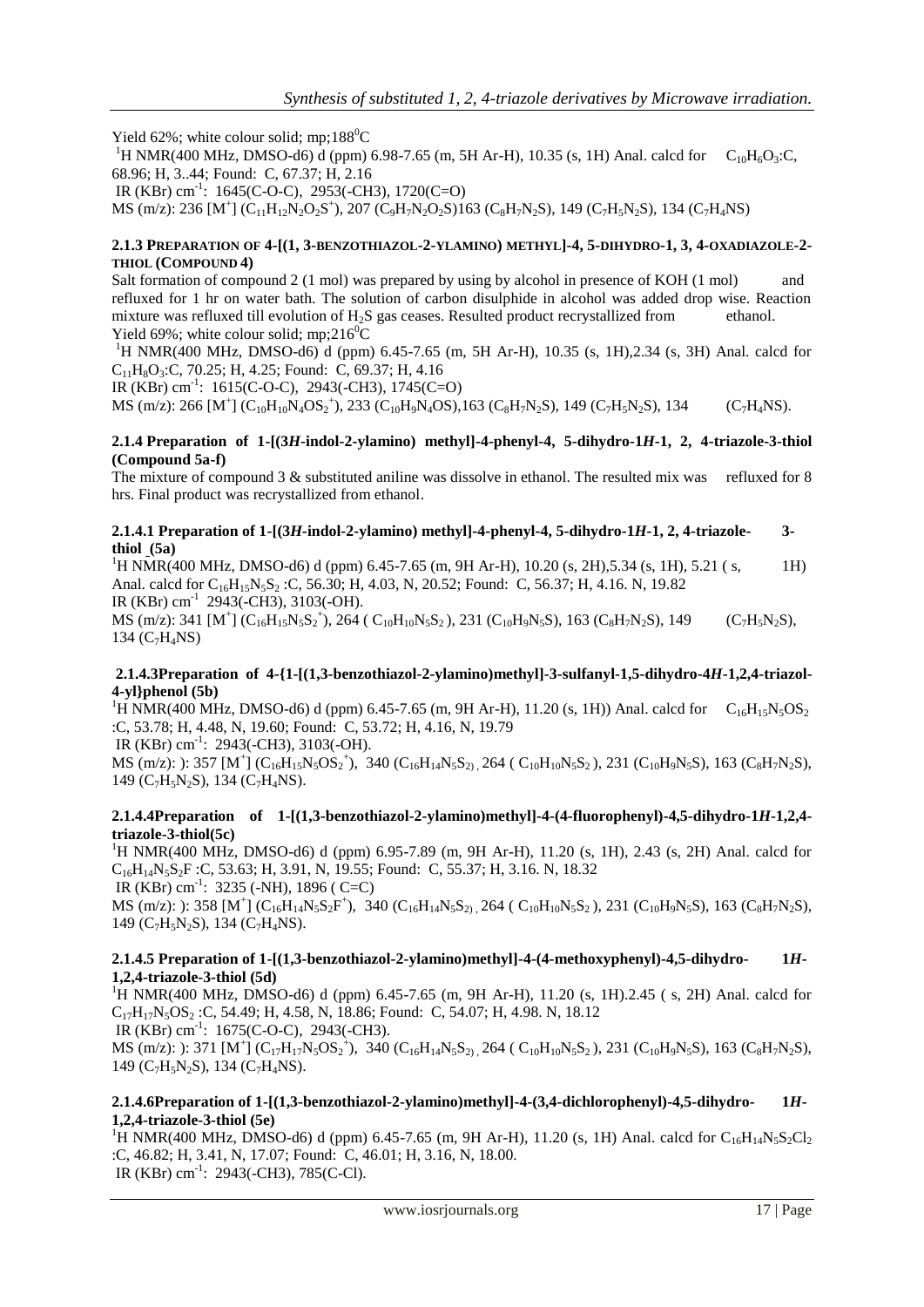MS (m/z): 410  $[M^+]$  (C<sub>16</sub>H<sub>14</sub>N<sub>5</sub>S<sub>2</sub>Cl<sub>2</sub><sup>+</sup>), 340 (C<sub>16</sub>H<sub>14</sub>N<sub>5</sub>S<sub>2</sub>), 263 (C<sub>10</sub>H<sub>9</sub>N<sub>5</sub>S<sub>2</sub>), 230 (C<sub>10</sub>H<sub>8</sub>N<sub>5</sub>S).

## **2.1.4.7Preparation of 1-[(1,3-benzothiazol-2-ylamino)methyl]-4-( 4-methylphenyl)-4,5-dihydro- 1***H***-1,2,4-triazole-3-thiol (5f)**

<sup>1</sup>H NMR(400 MHz, DMSO-d6) d (ppm) 6.45-7.65 (m, 9H Ar-H), 11.20 (s, 1H) Anal. calcd for  $C_{17}H_{17}N_5S_2$ :C, 57.46; H, 4.78, N, 19.71; Found: C, 57.79, H, 4.89,N,19.24 IR (KBr) cm-1 : 3254 (-NH), 1254 (C-H)

MS (m/z): 355 [M<sup>+</sup>] (C<sub>17</sub>H<sub>17</sub>N<sub>5</sub>S<sub>2</sub><sup>+</sup>), 340 (C<sub>16</sub>H<sub>14</sub>N<sub>5</sub>S<sub>2</sub>),

# **3. Table 1: Schematic Representation of Titled Compounds**